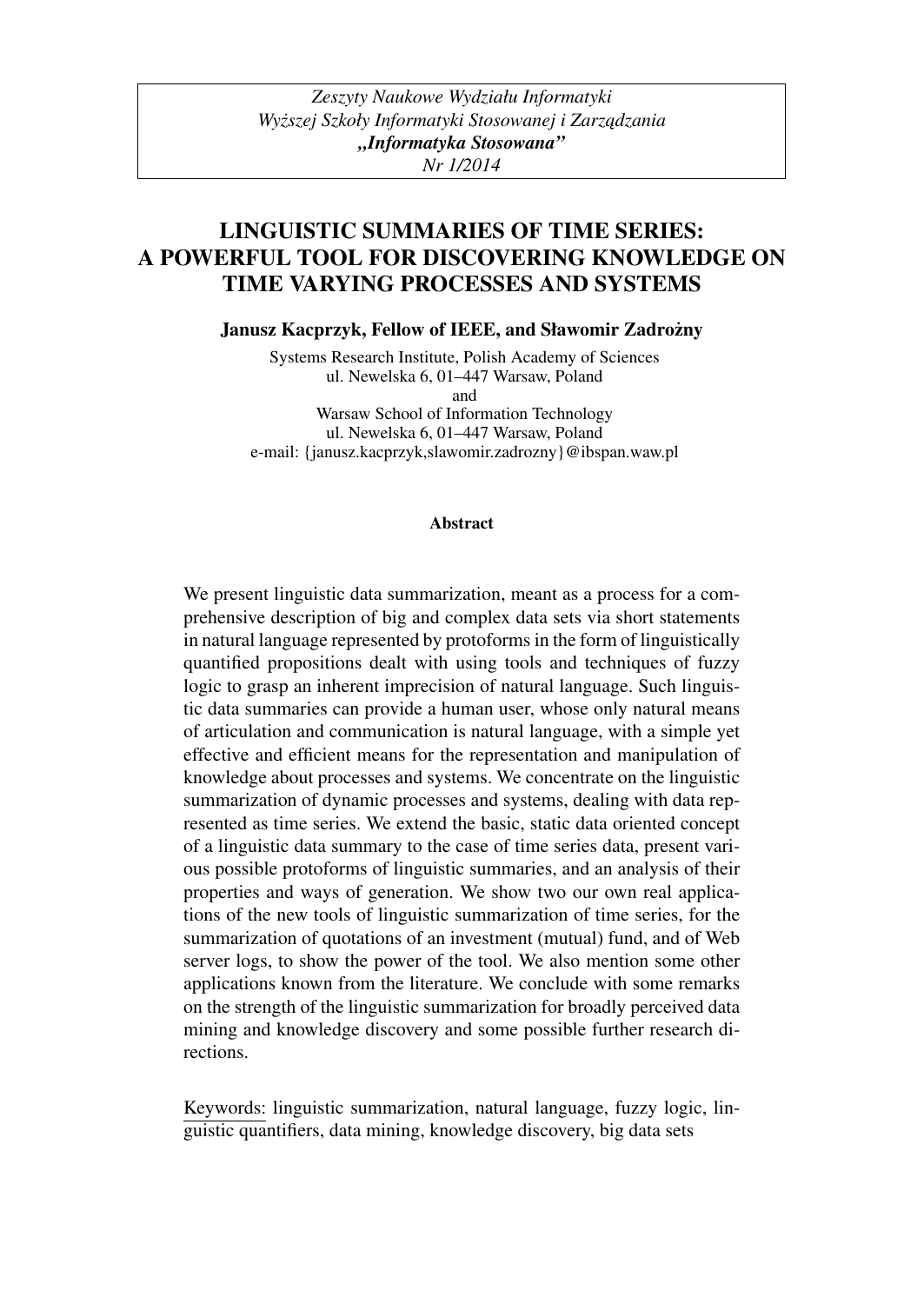## 1 Introduction

An overwhelming majority of real processes and problems are dynamic and should be analyzed by taking into account their time varying behavior. This also concerns all kinds of approaches aimed at discovering information and/or knowledge about the processes and problems considered, notably those based on data mining, machine learning, etc.

A human being is more and more often a crucial element of virtually all complex processes and problem solving tasks as the research interest moves towards more and more complex systems. This implies a wider and wider gap between the human, much better in sophisticated tasks but worse in number crunching, and computer, much better in number crunching but much worse in sophisticated analyses. A human-centric systems paradigm initiated by Dertouzos (2001) and developed by, e.g., Pedrycz and Gomide (2007) can be a viable solution. In our context it would boil down to the use of natural language for the representation of that information/knowledge extracted because for the humans natural language is the only fully natural means of communication and articulation.

More specifically, we will deal with *linguistic data summaries* in the sense of Yager (1982), in their more implementable form proposed by Kacprzyk and Yager  $(2001)$  and Kacprzyk, Yager and Zadrozny  $(2000)$  in which, in the static case, we have a (relational) database that is too large to be comprehended by the human being and therefore we wish to find a short and comprehensible linguistic summary of its contents as a short linguistically quantified proposition in the sense of Zadeh (1983). For instance, in the case of a personnel database, a linguistic summary with respect to "age" and "salary" can be *most of young employees earn low salaries*.

This basic concept of a static linguistic summary has been extended to the dynamic case, specifically to *linguistic summaries of time series* by Kacprzyk, Wilbik and Zadrożny  $(2006)$ . By first performing a segmentation of the time series data into trends, i.e., parts of the time series exhibiting a uniform behavior, we obtained linguistic summaries like "most of slowly decreasing trends have a large variability", "almost all of trends with a high variability are sharply decreasing", etc. This approach was extended in, e.g., Kacprzyk, Wilbik and Zadrożny (2008, 2010), showing an application to investment (mutual) fund quotations, and in Zadrozny and Kacprzyk (2007a, b) for ˙ Web log analyses. Then, many other approaches have been proposed as, e.g., Alvarez et al. (2012), Batyrshin and Sheremetov (2006, 2007), Castillo, Marín and Sánchez (2010, 2011b), Keller et al. (2009, 2011), for various application areas as, e.g., elderly care, traffic analyses, etc.

Obviously, the generation of linguistic summaries, even static not to mention dynamic ones, can be a serious problem and has rarely been addressed except for Kacprzyk and Zadrożny (2001) and their subsequent papers in which the generation is considered in the context of fuzzy database querying, Kacprzyk and Zadrożny's (2005a) use of Zadeh's protoforms representing linguistic summaries, Kacprzyk and Zadrożny's (2013) proposal to derive (generate) linguistic summaries via associa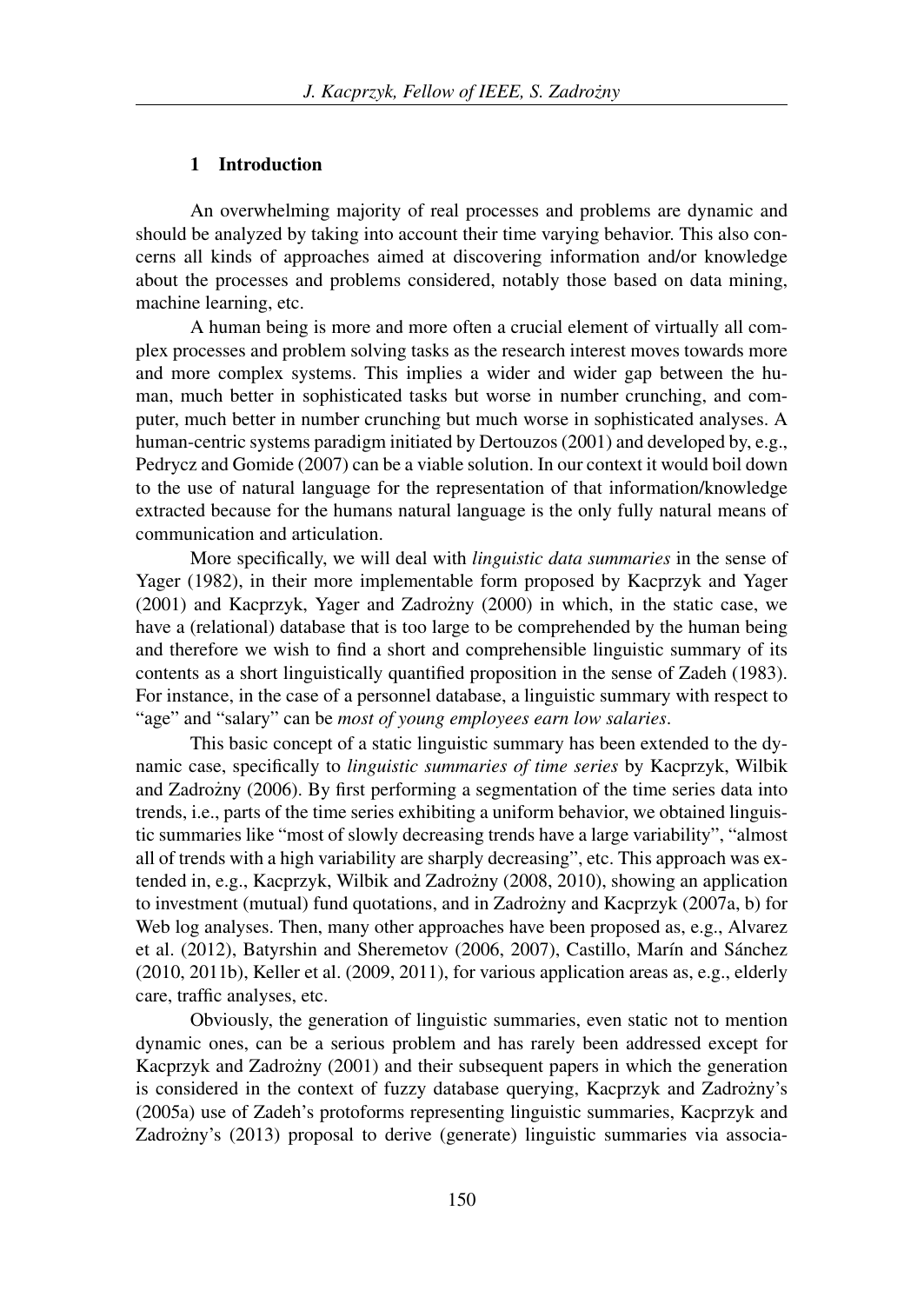tion rule mining, Kacprzyk and Zadrożny's (2010) proposal to generate linguistic summaries using natural language generation (NLG), and Kacprzyk and Zadrożny's (2010) proposal to generate linguistic summaries by using some elements of systemic functional linguistics (SFL).

We will now briefly present the concept of a linguistic data summary, first of static and then dynamic (time series) data. Then, we will mention two example of applications, for the summarization of investment fund quotations and Web logs.

# 2 Linguistic data summaries: a static and dynamic case

Yager's (1982) source concept of a *linguistic data summary* concerns:  $Y = \{y_1, y_2, \ldots, y_n\}$ , the set of objects (records) in the database D as, e.g., a set of employees;  $A = \{A_1, A_2, \ldots, A_m\}$ , the set of attributes (features) characterizing the objects from  $Y$  as, e.g., a salary or age. A linguistic (data) summary includes:

- a summarizer  $P$ , i.e. an attribute together with a linguistic value (fuzzy predicate) defined on the domain of attribute  $A_j$  (e.g. *low* for the attribute *salary*);
- a quantity in agreement Q, i.e. a linguistic quantifier (e.g. *most*);
- a truth value (validity)  $T$  of the summary, i.e. a number from [0, 1] yielding the truth (validity) of the summary (e.g., 0.7);
- optionally, a qualifier  $R$ , i.e. another attribute together with a linguistic value (fuzzy predicate) defined on the domain of attribute  $A_k$  determining a (fuzzy) subset of Y (e.g., *young* for attribute *age*).

Thus, a linguistic summary may be exemplified by the simple form

 $T(most \text{ of employees earn } low \text{ salary}) = 0.7$  (1)

or by a richer (extended) form, including a qualifier (e.g. *young*), by

 $T (most of young employees earn low salary) = 0.82$  (2)

Basically, the core of a linguistic summary is a linguistically quantified proposition in the sense of Zadeh (1983) which for (1) may be written as

$$
Qy's \text{ are } P \tag{3}
$$

and for (2) may be written as

$$
QRy's are P \tag{4}
$$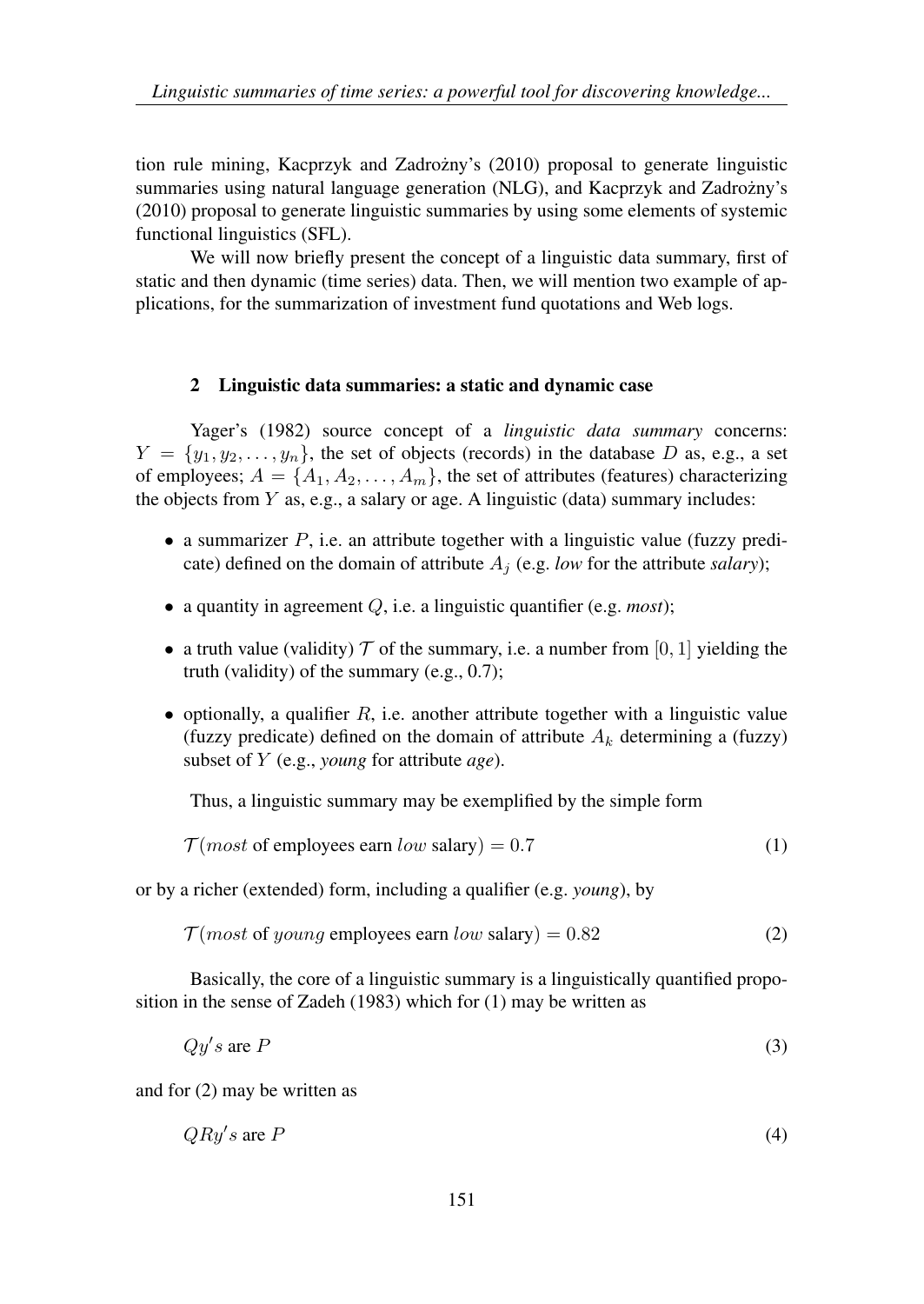The truth value (validity),  $\mathcal{T}$ , of the above simple and extended (3) and (4) are then, respectively:

$$
\mathcal{T}(Qy's \text{ are } P) = \mu_Q \left( \frac{1}{n} \sum_{i=1}^n \mu_P(y_i) \right)
$$
\n(5)

$$
\mathcal{T}(QRy's \text{ are } P) = \mu_Q \left( \frac{\sum_{i=1}^n \mu_P(y_i) \wedge \mu_R(y_i)}{\sum_{i=1}^n \mu_R(y_i)} \right) \tag{6}
$$

where  $\wedge$ , the minimum operation, may be replaced by, e.g. a t-norm, and Q is a fuzzy set representing the linguistic quantifier like

$$
\mu_Q(x) = \begin{cases} 1 & \text{for } x \ge 0.8 \\ 2x - 0.6 & \text{for } 0.3 < x < 0.8 \\ 0 & \text{for } x \le 0.3 \end{cases}
$$
(7)

Other methods of calculating  $\tau$  can also be used, notably those based on the OWA (ordered weighted averaging) operators (cf. Yager, 1988, 1996; Yager and Kacprzyk, 1997; and Yager, Kacprzyk and Beliakov, 2011), and the Sugeno and Choquet integrals (cf. Bosc and Lietard, 1995 or Grabisch, 1998).

The above approach can be extended to the dynamic case, i.e. to the summarization of time series, as proposed by Kacprzyk, Wilbik and Zadrożny (2006), and then considerably developed in, e.g., Kacprzyk, Wilbik and Zadrożny (2008, 2010), to name a few. Basically, in that approach the linguistic summarization of a time series is performed as the linguistic summarization of the trends (segments) extracted from the time series. First, we assume a piecewise linear representation of time series data, and we extract segments, i.e. the constituent straight lines that represent an uniform behavior of the data. This can be done by using, for instance, on-line (sliding window) algorithms, bottom-up or top-down strategies (cf. Keogh, 2004, 2001) or, as in our works, using a modification of Sklansky and Gonzalez (1980) algorithm.

The following basic features of trends in the time series are considered:

- 1. dynamics of change,
- 2. duration, and
- 3. variability,

meant as: the *dynamics of change* is the speed of change of the consecutive values of the time series which may be described by the slope of a line representing the trend, then represented by a linguistic variable, the *duration* is the length of a single trend, also represented by a linguistic variable and the *variability* describes how "spread out" a group of data within a segment is. The use of a small set of granulated linguistic labels as, e.g.: quickly increasing, increasing, slowly increasing, constant, slowly decreasing, decreasing, quickly decreasing, equated with fuzzy sets, is employed.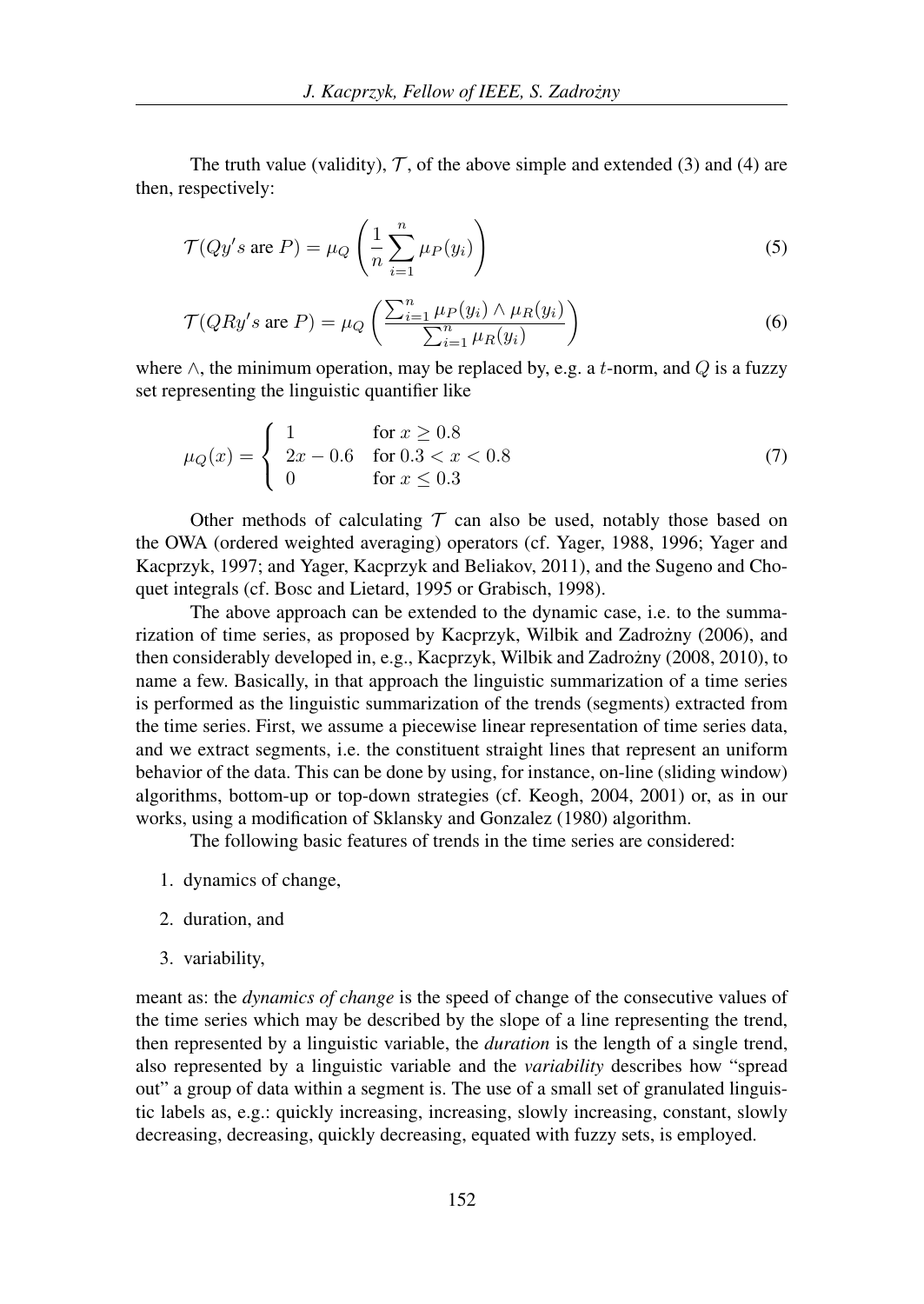Then, we basically employ protoforms (abstract prototypes, or template, of a linguistically quantified propositions) of linguistic summaries as proposed by Kacprzyk and Zadrożny (2005a), exemplified by

• for the simple form:

Among all segments, 
$$
Q
$$
 are  $P$  (8)

e.g.: "Among all segments, *most* are *slowly increasing*".

• for the extended form:

Among all 
$$
R
$$
 segments,  $Q$  are  $P$  (9)

e.g.: "Among all *short* segments, *most* are *slowly increasing*".

Moreover, we can further enhance the extended protoforms given in (8) and (9) by adding a temporal expression,  $E_T$ , like: "recently", "initially", "in the very beginning","in the early Spring of 2010", etc., which yields the *temporal protoforms*:

• for the case of the simple protoform:

$$
E_T \text{ among all segments, } Q \text{ are } P \tag{10}
$$

e.g.: "*Recently*, among all segments, *most* are *slowly increasing*".

• for the case of the extended protoform:

$$
E_T \text{ among all } R \text{ segments, } Q \text{ are } P \tag{11}
$$

e.g.: "*Initially*, among all *short* segments, *most* are *slowly increasing*".

The truth (validity) of those linguistic summaries is calculated similarly as in the static case, and we obtain for for the simple and extended protoform, respectively:

$$
\mathcal{T}(\text{Among all } y \text{'s, } Q \text{ are } P) = \mu_Q \left( \frac{1}{n} \sum_{i=1}^n \mu_P(y_i) \right) \tag{12}
$$

$$
\mathcal{T}(\text{Among all } Ry's, Q \text{ are } P) = \mu_Q \left( \frac{\sum_{i=1}^n \mu_R(y_i) \wedge \mu_P(y_i)}{\sum_{i=1}^n \mu_R(y_i)} \right) \tag{13}
$$

where  $\wedge$  is the minimum operation or more generally a t-norm.

The computation of truth values of temporal summaries is very similar to the previous case, and – basically – we obtain for the simple temporal protoform summary (10) and for the extended temporal protoform summary (11), respectively:

$$
\mathcal{T}(E_T \text{ among all } y \text{'s, } Q \text{ are } P) = \mu_Q \left( \frac{\sum_{i=1}^n \mu_{E_T}(y_i) \wedge \mu_P(y_i)}{\sum_{i=1}^n \mu_{E_T}(y_i)} \right) \tag{14}
$$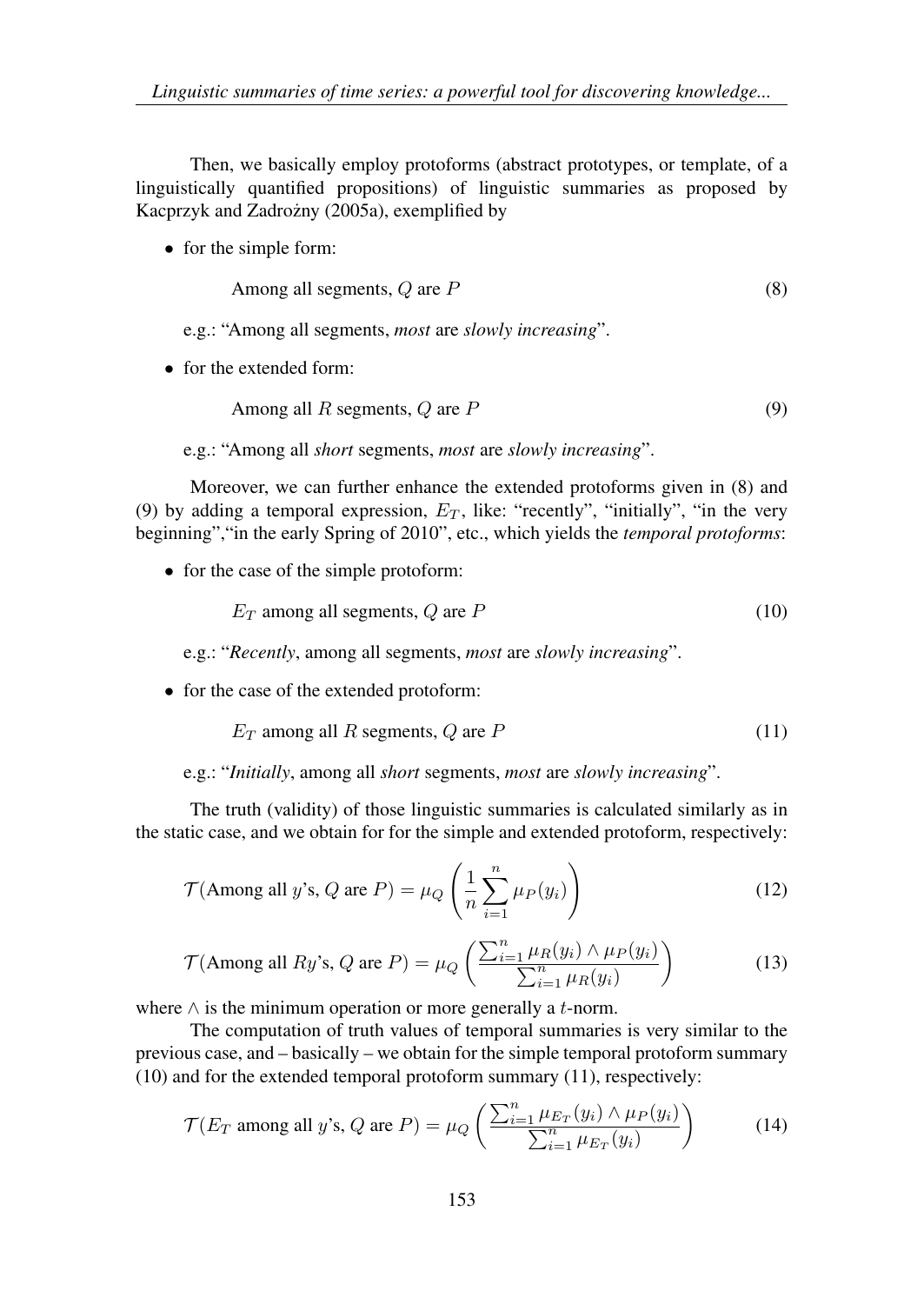where  $\mu_{E_T}(y_i)$  is the degree to which a trend (segment) occurs during the time span described by  $E_T$ ;

$$
\mathcal{T}(E_T \text{ among all } Ry\text{'s, } Q \text{ are } P) = \mu_Q \left( \frac{\sum_{i=1}^n \mu_{E_T}(y_i) \wedge \mu_R(y_i) \wedge \mu_P(y_i)}{\sum_{i=1}^n \mu_{E_T}(y_i) \wedge \mu_R(y_i)} \right) (15)
$$

and for technicalities we refer the reader to our papers cited above.

Naturally, this is not the only way to calculate that degree. For instance, we may also use the OWA (ordered weighted averaging) operators (cf. Kacprzyk Wilbik and Zadrożny, 2007). One can also employ some other aggregation methods exemplified by those using the Sugeno (cf. Bosc and Lietard, 1995) or Choquet (cf. Grabisch, 1998) integrals.

Moreover, it should be noticed that the degree of truth has been assumed as the only quality criterion which is natural for Yager's setting. However, many other quality criteria are possible, for instance the degrees of: imprecision, specificity, fuzziness, covering, focus, appropriateness, informativeness, and the length of the summary. Most of them were already suggested in earlier works by Kacprzyk and Yager  $(2001)$ , Kacprzyk, Yager and Zadrożny  $(2000)$ , and then extended into the time series summarization, e.g., in Kacprzyk and Wilbik (2010), and details can be found therein.

## 3 Examples of applications

We will now show two examples of our works on the linguistic summarization of: (1) daily quotations of a mutual (investment) fund that is to invest at least 66% assets in shares listed at the Warsaw, Zagreb and Moscow Stock Exchanges, and (2) Web logs of the institute server. As we will see, different protoforms of lingusitic summaries have been employed which is implied by the specificity of the problem.

## 3.1 Linguistic summarization of investment (mutual) fund quotations

What concerns the daily quotations of the investment (mutual) fund, the period of January 1, 2002 until the December 31, 2010 was considered, mainly to account for some economic disturbances in Europe in recent years. The value of one share was PLN 12.06 in the beginning and PLN 40.52 at the end of the time span (PLN stands for the Polish Zloty). The minimal value recorded was PLN 9.35 while the maximal one during this period was PLN 57.85. The biggest daily increase was PLN 2.32, while the biggest daily decrease was 3.46. Using the piecewise linear segmentation we obtained 100 segments from 1 day to 191 days long. Almost 50% of segments were shorter than 10 days, with very few segments longer than 50 days.

We used the granulation of 5 labels for each attribute, like very short, short, medium and long, very long for the duration, and similarly for other criteria.

Some examples of the linguistic summaries obtained were: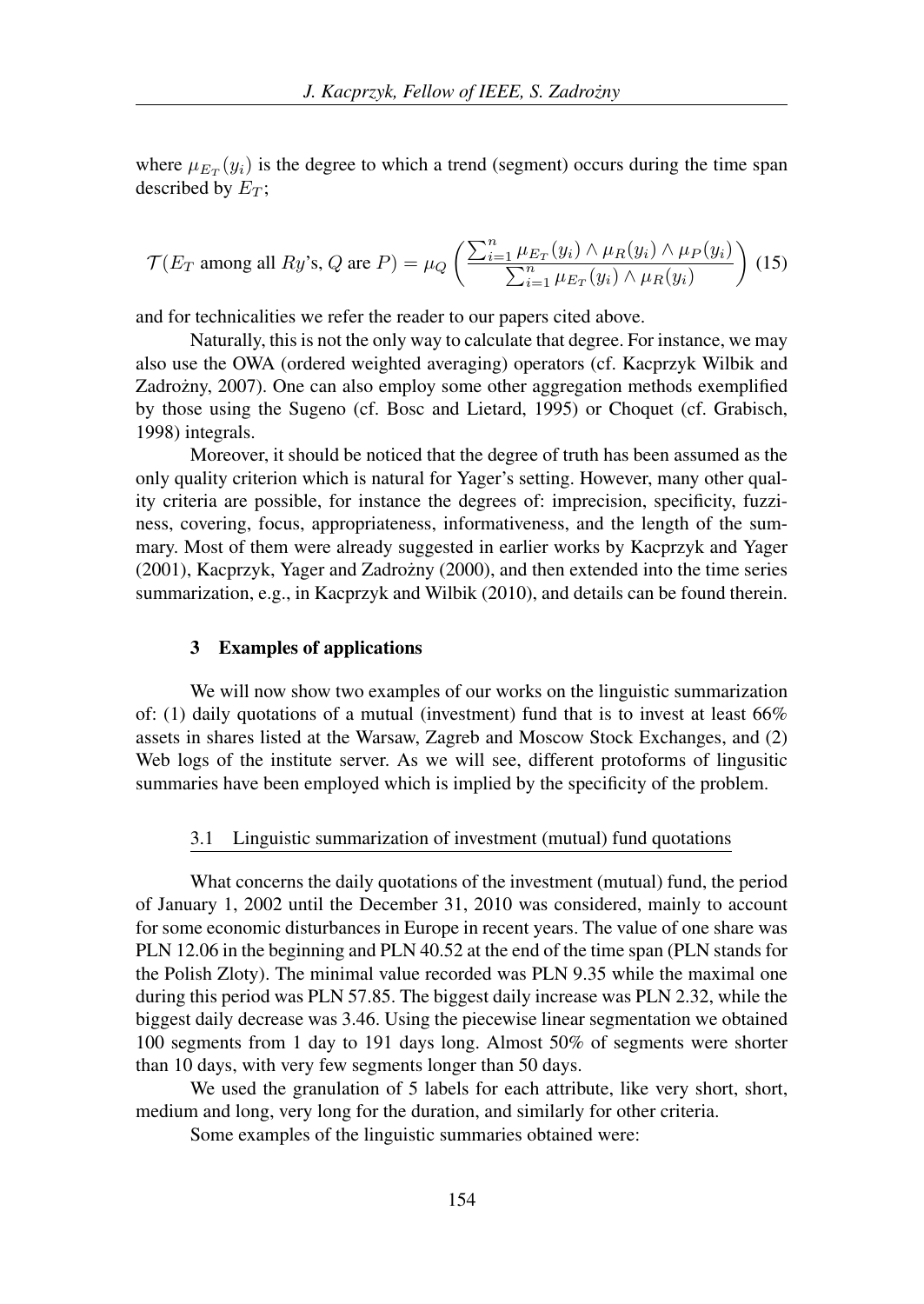- the simple summaries:
	- Among all slowly decreasing segments, most are short,
	- Among all long and constant segments, most are of very high variability,
	- Among all very long segments, most are constant,
	- Among all of moderate variability segments, most are short,
	- Among all very long segments, most are constant and of very high variability,
- the summaries which reflect a temporal aspect:
	- Recently, among all slowly decreasing segments, most are short,
	- Recently among all long and of very high variability segments, most are constant,
	- Recently among all short and of very high variability segments, most are slowly decreasing,
	- Recently among all very long and of very high variability segments, most are constant,
	- Recently among all very long segments, most are constant and of very high variability,
	- Recently among all slowly increasing segments, most are of very high variability,

# 3.2 Linguistic summarization of Web server logs

The second application concerns the linguistic summarization of Web server logs and was proposed by Zadrozny and Kacprzyk  $(2007a, b)$ . That application was motivated by the fact that Web servers are crucial elements of virtually all IT systems in all kinds of institutions, organizations, companies, etc. and it may be very important to use some advanced tools and techniques for their design and running. For the use of soft computing, see Wang, et. al. (2002, 2005), Pal, et. al. (2002), Abraham (2003), Arotaritei and Mitra (2004), De and Krishna (2004), Asharaf and Murty (2004).

The idea of our approach, from the viewpoint of soft computing, is similar to Abraham (2002, 2003, 2005) who deals, using fuzzy clustering, evolutionary algorithm, neural networks and the Takagi-Sugeno type fuzzy systems, with access trends analysis which is similar in spirit to the dynamic linguistic summaries used by us. Moreover, Shiu et al.'s (2005) approach is also related due to their use of the fuzzy association rules used to generate a subclass of linguistic summaries (cf., our work on that topic Kacprzyk J. and Zadrozny, 2001). However, none of those works uses a ˙ human consistent natural language based approach.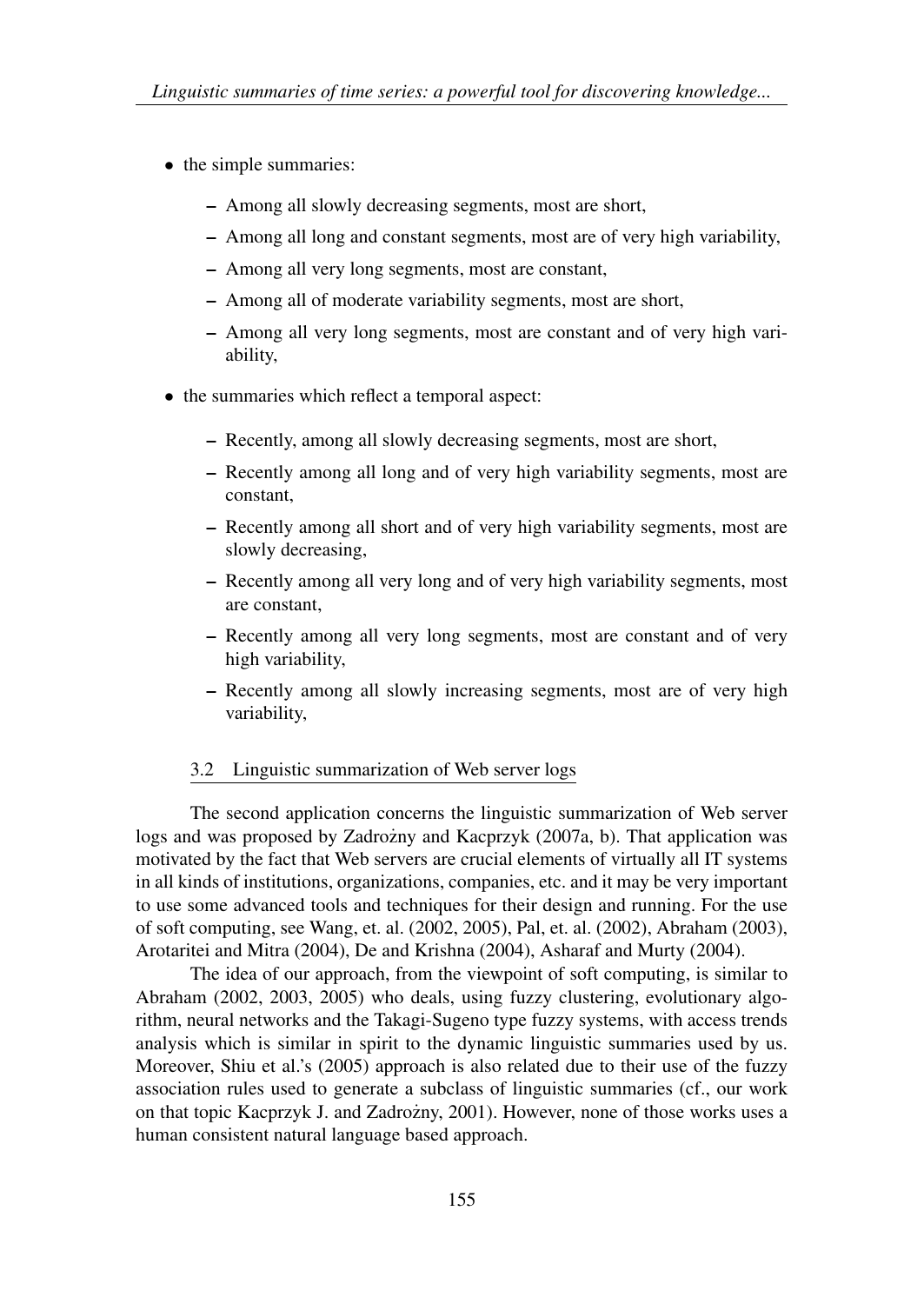Basically, each request to a Web server is recorded in one or more log files that contain the following main fields: the requesting computer name or IP address, the username of the user triggering the request, the user authentication data, the date and time of the request, the HTTP command related to the request which includes the path to the requested file, the status of the request, the number of bytes transferred as a result of the request, the software used to issue the request.

One may use an extended format with more fields but it is beyond the scope of this paper.

By using similar linguistic summarization algorithms, we obtained both static and dynamic summaries, which may be briefly exemplified as follows. First, for the static case:

- for the case of the *simple summaries*:
	- *Most* of the requests come from the Firefox browser
	- *Almost all* requested files are *small*
- for the case of the *extended summaries*:
	- *Almost all* failures concern files with an extension "ppt"
	- *Most* of the requests concerning *large* files happen in the *evening*.

What concerns the dynamic summaries, *i.e.* concerning time series of requests (their trends), we can quote the following examples:

- for the case of the *simple summaries*:
	- *Most* of the trends concerning the number of requests are *decreasing*
- for the case of the *simple summaries* which account for the duration:
	- Trends concerning the number of requests that took *most time* are *slowly increasing*
- for the case of the *extended summaries* which account for the frequency of event occurence:
	- *Most* of *increasing* trends concerning the number of requests are of *high* variability
- for the case of the *extended summaries* which account for the duration of event occurence:
	- *Increasing* trends concerning the total size of requested files, that took *most* of the time, are *very long*

It is easy to see that in both examples of real applications the linguistic summaries derived have provided much insight into the very essence of the set of data considered. They can be of a valuable help in making decisions.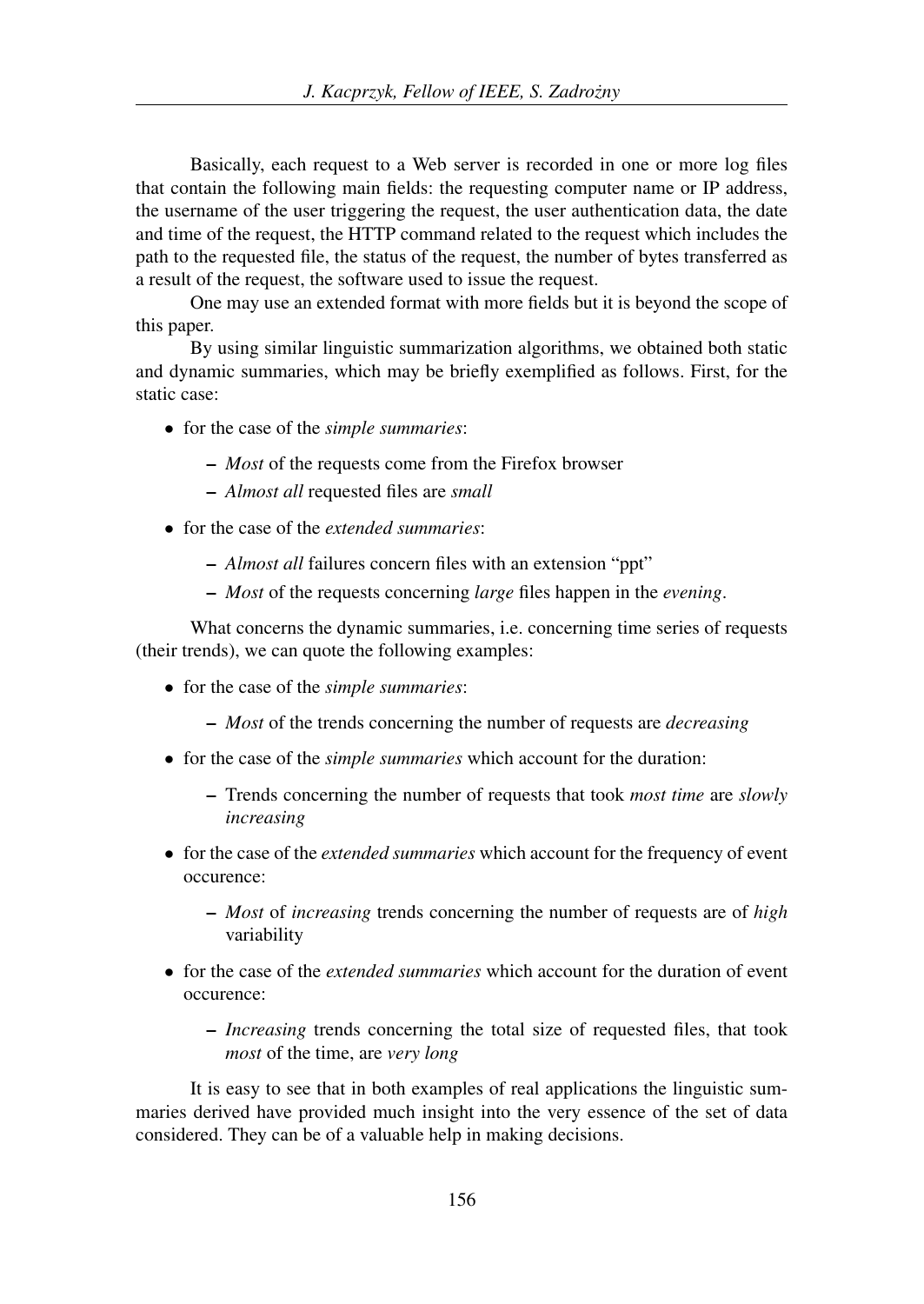## 4 Concluding remarks

We briefly presented the concept of a linguistic summary of numeric data which boils down to a linguistically quantified proposition that is dealt with using fuzzy logic tools and techniques. This makes it possible, first, to provide a short and comprehensive, yet very useful representation of information and knowledge exhibited by the (large set of) data in questions in a short natural language form. Second, via the use of fuzzy logic, an inherent imprecision of natural language can be effectively and efficiently handled. This all is clearly a considerable step towards human consistent and human centric computing that can help bridge an inherent gap between the human being and the computer. We presented linguistic summarization both for static and dynamic (time series) data sets. As a topic for a further in depth research we mentioned our proposals of using tools and techniques of natural language generation (NLG) and systemic functional linguistics (SFL).

We showed two real applications of linguistic summaries of time series data, for daily quotations of an investment mutual fund, and for Web server logs, listing some more interesting linguistic summaries of various types (protoforms) that could provide much insight and information which might be useful for the analysis of the problems considered.

#### 5 Acknowledgments

This work was partially supported by the National Centre for Research (NCN) under Grant No. UMO-2012/05/B/ST6/03068.

#### **References**

- Abraham A. (2003) Miner: A web usage mining framework using hierarchical intelligent systems, In: *Proceedings of the IEEE Int. Conf. on Fuzzy Systems, FUZZ-IEEE'03*, 1129– 1134.
- Alvarez-Alvarez A., Sánchez-Valdes D., Trivi no G., SánchezÁ., Suárez P. D. (2012) Automatic linguistic report of traffic evolution in roads, *Expert Systems with Applications*, 39(12), 11 293–11 302.
- Anderson D., Luke R. H., Keller J. M., Skubic M., Rantz M., Aud M. (2009) Linguistic summarization of video for fall detection using voxel person and fuzzy logic, *Computer Vision and Image Understanding*, 1(113), 80—89.
- Arotaritei D., Mitra S. (2004) Web mining: a survey in the fuzzy framework. *Fuzzy Sets and Systems*, 148(1), 5—19.
- Asharaf S., Murty M. N. (2004) A rough fuzzy approach to web usage categorization. *Fuzzy Sets and Systems*, 148(1), 119—129.
- Batyrshin I., Sheremetov L. (2006) Perception based functions in qualitative forecasting, In: Batyrshin I., Kacprzyk J., Sheremetov L., Zadeh L. A., eds., *Perception-based Data Mining and Decision Making in Economics and Finance*, Springer-Verlag, Berlin and Heidelberg.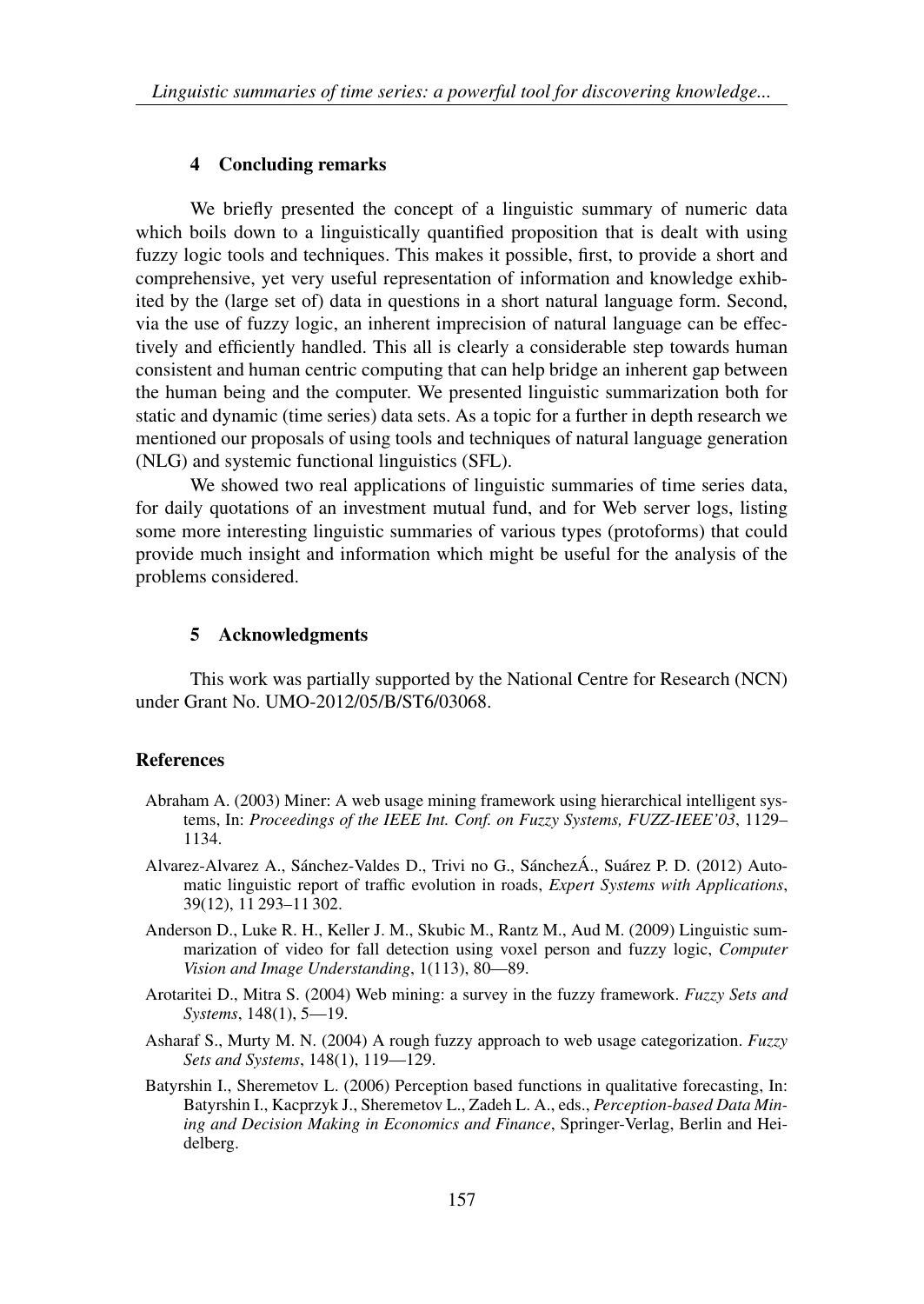- Bosc P., Lietard L., Pivet O. (1995) Quantified statements and database fuzzy queries, In: Bosc P., Kacprzyk J., eds., *Fuzziness in Database Management Systems*, Springer-Verlag, Berlin and Heidelberg.
- Castillo-Ortega R., Marín N., Sánchez D. (2011) A fuzzy approach to the linguistic summarization of time series, *Multiple-Valued Logic and Soft Computing*, 17 (2-3), 157—182.
- De S. K., Krishna P. R. (2004)Clustering web transactions using rough approximation. *Fuzzy Sets and Systems*, 148(1), 131—138.
- Dertouzos M. (2001) *The Unfinished Revolution: Human-Centered Computers and What They Can Do For Us*, New York, Harper Collins.
- Grabisch M. (1998) Fuzzy integral as a flexible and interpretable tool of aggregation, In: Bouchon-Meunier B., ed., *Aggregation and Fusion of Imperfect Information*, Heidelberg, New York: Physica—Verlag, 51–72.
- Kacprzyk J., Zadrożny S. (2001) Computing with words in decision making through individual and collective linguistic choice rules, *International Journal of Uncertainty, Fuzziness and Knowledge-Based Systems*, 9(Supplement), 89—102.
- Kacprzyk J., Wilbik A. (2010) Linguistic summaries of time series: On some additional data independent quality criteria, In: Bouchon-Meunier B., Magdalena L., Ojeda-Aciego M., Verdegay J.-L., Yager R. R., eds., *Foundations of Reasoning under Uncertainty*, Springer Berlin / Heidelberg, 143–166.
- Kacprzyk J., Wilbik A., and Zadrożny S. (2008) Linguistic summarization of time series using a fuzzy quantifier driven aggregation, *Fuzzy Sets and Systems*, vol. 159, no. 12, pp. 1485—1499.
- Kacprzyk J., Wilbik A., Zadrożny S. (2006) Linguistic summarization of trends: a fuzzy logic based approach, In: *Proceedings of the 11th International Conference Information Processing and Management of Uncertainty in Knowledge-based Systems*, Paris, France, July 2-7, 2166–2172.
- Kacprzyk J., Wilbik A., Zadrożny S. (2007) Linguistic summaries of time series via an OWA operator based aggregation of partial trends, In: *Proceedings of the FUZZ-IEEE 2007 IEEE International Conference on Fuzzy Systems*. IEEE Press, 467–472.
- Kacprzyk J., Yager R. R. (2001) Linguistic summaries of data using fuzzy logic, *International Journal of General Systems*, 30, 33–154.
- Kacprzyk J., Yager R. R., Zadrożny S. (2000) A fuzzy logic based approach to linguistic summaries of databases, *International Journal of Applied Mathematics and Computer Science*, 10, 813—834.
- Kacprzyk J., Zadrożny S. (2001) Fuzzy linguistic summaries via association rules, In: Kandel A., Last M., Bunke H., eds., *Data mining and computational intelligence*, Heidelberg, New York: Physica-Verlag, 115–139.
- Keogh E., Chu S., Hart D., Pazzani M. (2001) An online algorithm for segmenting time series, In: *Proceedings of the 2001 IEEE International Conference on Data Mining*.
- Pal S. K., Talwar V., Mitra P. (2002) Web mining in soft computing framework: Relevance, *IEEE Transactions on Neural Networks*, 13(5), 1163–1177.
- Pedrycz W., Gomide F. (2007) *Fuzzy Systems Engineering: Toward Human-Centric Computing*, John Wiley & Sons.
- Ros M., Pegalajar M., Delgado M., Vila A., Anderson D. T., Keller J. M., Popescu M. (2011) Linguistic summarization of long-term trends for understanding change in human behavior, In: *Proceedings of the IEEE International Conference on Fuzzy Systems, FUZZ-IEEE 2011*, 2080–2087.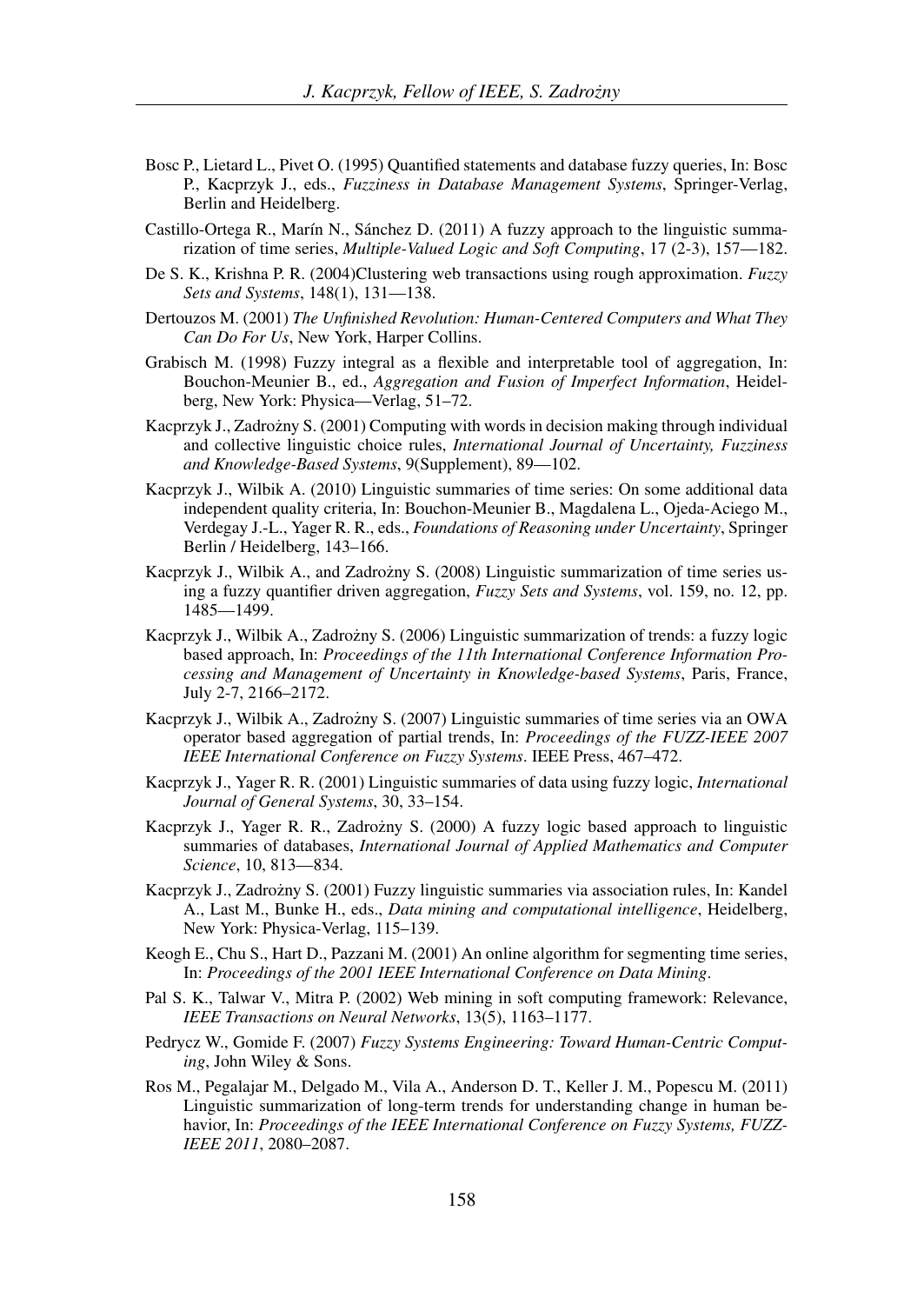- Shiu S. C. K., Wong C. K. P. (2005) Web access path prediction using fuzzy case based reasoning, In: Khosla R., Howlett R. J., Jain L. C., eds., *KES (3)*, ser. Lecture Notes in Computer Science, Springer, 3683, 135–140.
- Sklansky J., Gonzalez V. (1980) Fast polygonal approximation of digitized curves, *Pattern Recognition*, 12(5), 327—331.
- Wang X., Abraham A., Smith K. A. (2002) Soft computing paradigms for web access pattern analysis. In: Wang L., Halgamuge S. K., Yao X., eds., *FSKD*, 631–635.
- Wang X., Abraham A., Smith K. A. (2005) Intelligent web traffic mining and analysis, *J. Netw. Comput. Appl.*, 28(2), 147–165.
- Yager R. R. (1982) A new approach to the summarization of data, *Information Sciences*, vol. 28, 69—86.
- Yager R. R. (1988) On ordered weighted averaging aggregation operators in multicriteria decision making, *IEEE Transactions on Systems, Man and Cybernetics*, SMC-18, 183—190.
- Yager R. R., Kacprzyk J., Beliakov G., eds. (2011) *Recent Developments in the Ordered Weighted Averaging Operators: Theory and Practice*, ser. Studies in Fuzziness and Soft Computing., Springer, 265.
- Yager R. R., Kacprzyk J., eds., (1997) *The Ordered Weighted Averaging Operators: Theory and Applications*, Kluwer, Boston.
- Zadeh L. A. (1983) A computational approach to fuzzy quantifiers in natural languages, *Computers and Mathematics with Applications*, 9, 149—184.
- Zadrożny S., Kacprzyk J. (1996) Quantifier guided aggregation using OWA operators, *International Journal of Intelligent Systems*, 11, 49–73.
- Zadrozny S., Kacprzyk J. (2004) Segmenting time series: A survey and novel approach, In: ˙ Last M., Kandel A., Bunke H., eds., *Data Mining in Time Series Databases*, World Scientific Publishing,
- Zadrożny S., Kacprzyk J. (2005) Linguistic database summaries and their protoforms: toward natural language based knowledge discovery tools, *Information Sciences*, 173, 281–304.
- Zadrożny S., Kacprzyk J. (2007a) From a static to dynamic analysis of weblogs via linguistic summaries, In: *IFSA-2011*.
- Zadrożny S., Kacprzyk J. (2007b) Summarizing the contents of web server logs: A fuzzy linguistic approach, In: *FUZZ-IEEE*, 1–6.
- Zadrozny S., Kacprzyk J. (2007c) Towards perception based time series data mining, In: ˙ Nikravesh M., Kacprzyk J., Zadeh L. A., eds., *Forging New Frontiers. Fuzzy Pioneers I*, Springer-Verlag, Berlin and Heidelberg, 217–230.
- Zadrozny S., Kacprzyk J. (2010a) An approach to the linguistic summarization of time series ˙ using a fuzzy quantifier driven aggregation, *Int. J. Intell. Syst.*, 25(5), 411–439.
- Zadrożny S., Kacprzyk J. (2010b) Computing with words and systemic functional linguistics: Linguistic data summaries and natural language generation, In: *Integrated Uncertainty Management and Applications*, Van-Nam Huynh Y. N., Lawry J., eds., Springer-Verlag, Heidelberg and New York, 23––36.
- Zadrożny S., Kacprzyk J. (2010c) Computing with words is an implementable paradigm: Fuzzy queries, linguistic data summaries, and natural-language generation, *Fuzzy Systems, IEEE Transactions on*, 18(3), 461—472.
- Zadrożny S., Kacprzyk J. (2010d) Time series comparison using linguistic fuzzy techniques, In: Hüllermeier E., Kruse R., Hoffmann F., eds., *Computational Intelligence for Knowledge-Based Systems Design, Proceedings of 13th International Conference on Information Processing and Management of Uncertainty, IPMU 2010*, ser. Lecture Notes in Computer Science, Springer, 6178, 330–339.